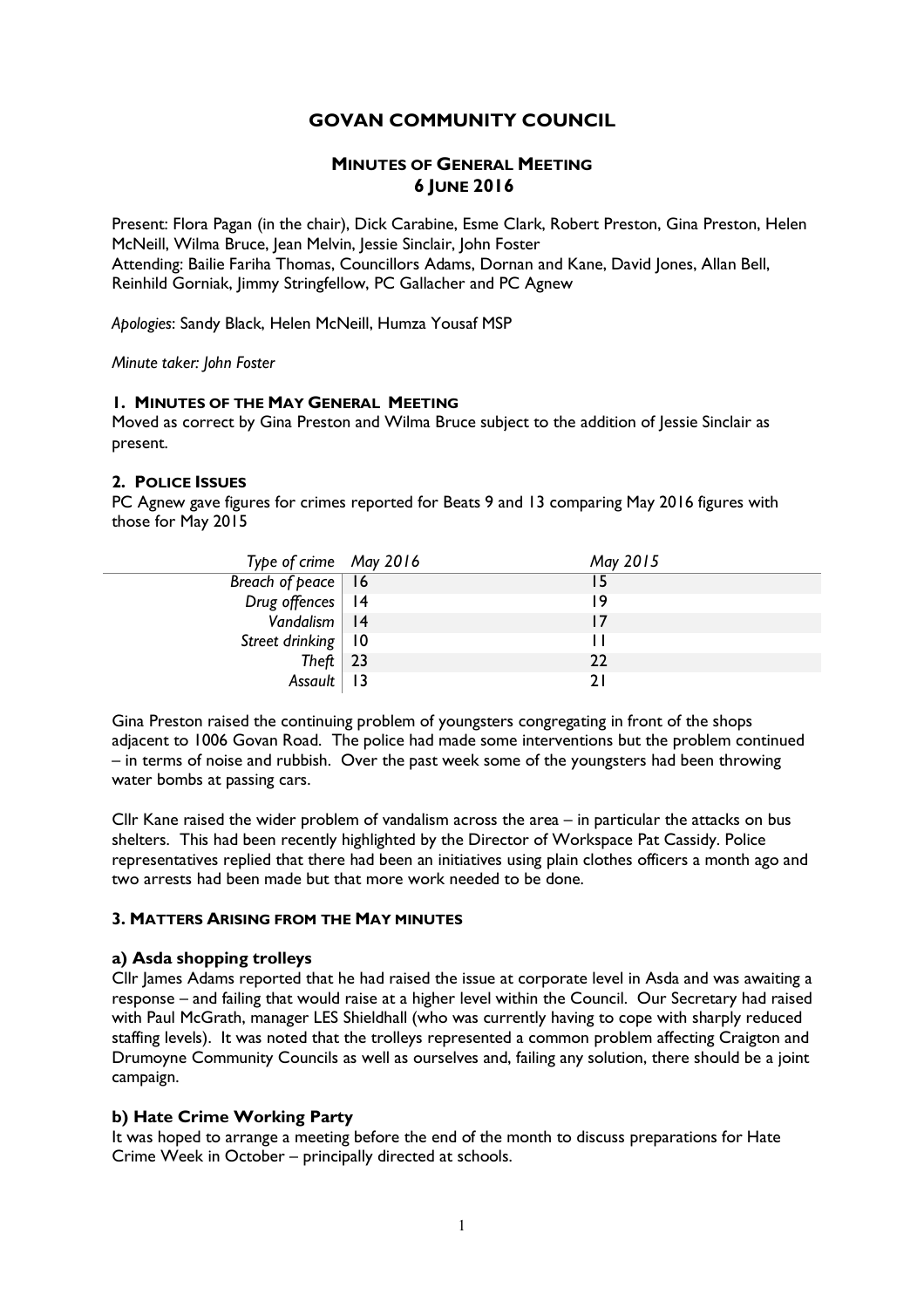Our Secretary reported on her intervention with Orchard and Shipman, arising from the Council's letter to the Home Secretary, that would, it was hoped, secure suitable alternative accommodation for an asylum seeker whose family had faced repeated racist abuse in Central Govan.

### **c) Alcohol Awareness**

Andrew Brown had been unavailable for the June meeting. Secretary would invite for the July meeting

# **d) Bus services and Fastlink**

Our Secretary had sent in a letter noting the unsatisfactory character of the 26 April consultation meeting. There had been no response so far. It was proposed and agreed that we should develop policy for the reregulation of bus services and raise the issue with the new SW MSP Humza Yousaf inviting him to a meeting sometime in the early autumn.

It was also noted that the 26 service would continue to stop at the QE Hospital until 20 June.

### **e) Cuts and People's Assembly against Austerity**

Members were asked to report instances of cuts in any public services to future meetings and how they were affecting people locally. It was noted, for instance, that significant cuts had been made in the area of mental health and in community care and advice.

### **f) Southern Hospital**

Councillor Kane reported that he had moved a successful resolution at the 12 May meeting of the City Council acknowledging the commitment and dedication of NHS staff but expressing concern at the lack of resources, and particularly adequate levels of beds and nursing staff, arising from the concentration of the functions of three hospitals in one – with the A&E department being especially pressured The resolution asked for joint working with MSPs to ensure that the resource issues were addressed. Cllr Kane reported that the figures for A&E had slipped further in May. It was also noted that NHS Managers in Scotland, through their union, Managers in Partnership (MiP) had issued a warning that current funding levels could no longer sustain a top level service.

It was agreed that a meeting be convened in the early Autumn, separately from the regular meeting, to bring together MSPs for Glasgow, our MP, councillors and representatives of relevant unions (Unison and RCN). This would consider how to raise the issues with the Scottish government.

# **g) Future of Govan Shipyard**

No further information was available about the schedule for job cuts. It was agreed to come back to the issue at the July meeting and assess what could be done.

#### **h) Govan Fair**

There was an assessment of the Govan Fair, which took place over the previous weekend, with expressions of disappointment at the lower than usual turnout and the shorter than usual procession. Particular concern was expressed at the very high charges asked for rides in the Park  $(£2.50$  per child for five minutes on the bouncy castle) and the claim by those running the shows that these charges were set by the 'Council'. It was, however, noted that the park had been effectively cleaned after the event and that levels of noise had been much less than previously.

Wider issues were raised about the relationship between the limited company now running the Fair and the community, the suspension of the 2015 AGM by the chair and the exclusion of previous contributors from membership. It was agreed that the CC should return to these issues at a future meeting.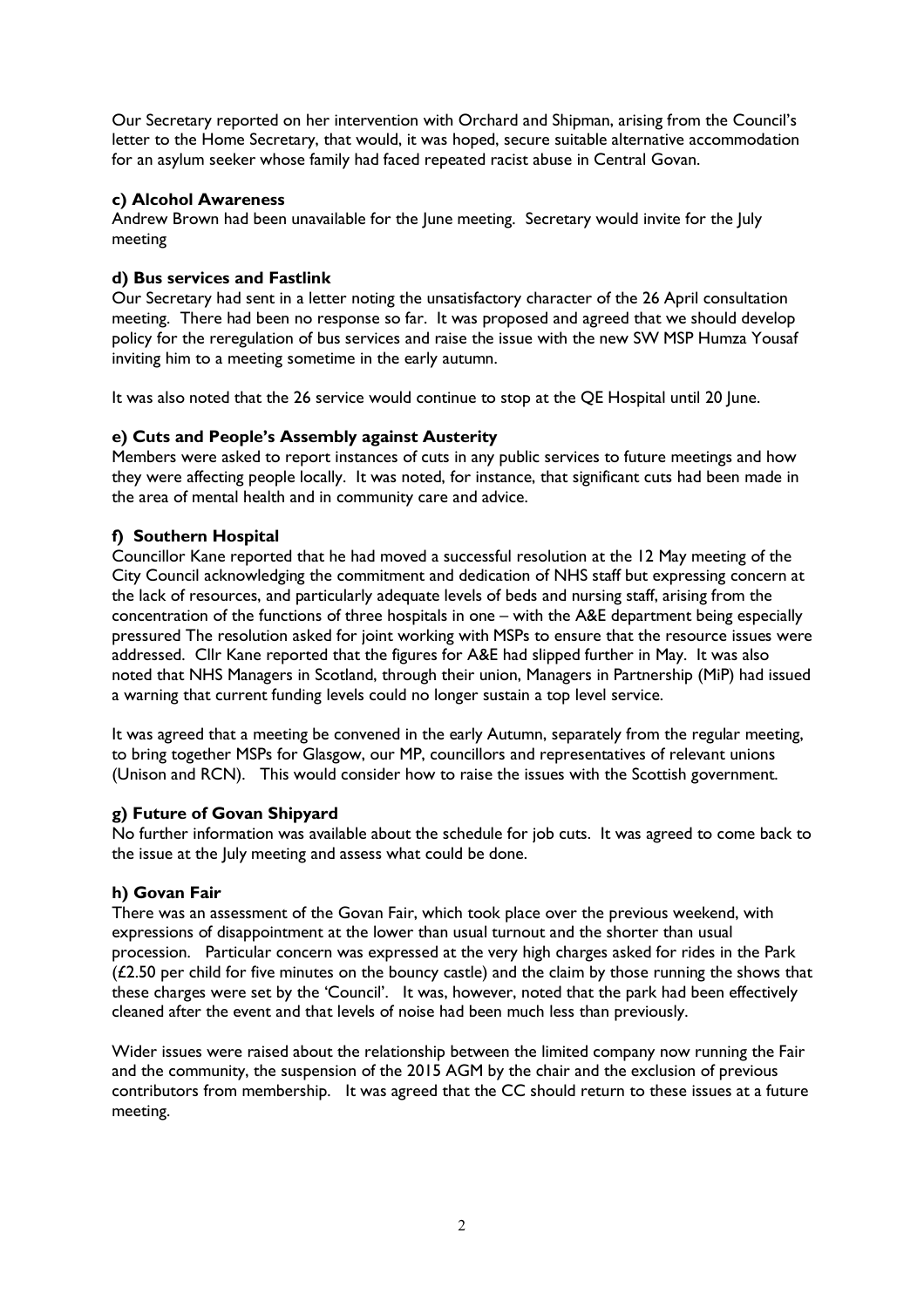### **i) Planning permission for bookmakers**

Our Secretary had written to Johann Lamont MP asking that she continue in the new parliament with her initiative, at our suggestion, to re-categorise planning permission requests for bookmakers premises as *sui generis* and not as Class 2 offices. We should invite our new MSP for SW Glasgow, Humza Yousaf, to our September meeting to discuss support on this issues as well as other areas of intervention.

#### **j) Pallet business at Arthurlie Street and traffic hazards**

Jessie Sinclair reported that problems continued and that the sign erected by the Council was the same as that present previously, and in the same place, and served no usual purpose in ensuring the safe use of the roundabout, particularly by social work staff. She was continuing, along with neighbours, in videoing the abuse of the road system by pallet lorries. She would make these available to the City Council in due course

### k) **Community Planning Partnership**

Our Secretary gave a brief report – covering the success of funding bid hustings and arrangements for the closure of the subway through July

### **l) G51 Parking Campaign**

The formal hearings had taken place during the previous week. The Reporter appointed by the Scottish Government would submit his report within 12 weeks to the Executive Committee of the City Council.

### **m) Cottages in Craigton Road: subsidence**

The problem remained. It was explained that the properties were in private ownership and this restricted the options for the City Council. The properties to the rear were currently the subject of discussions about redevelopment between the City Council and GHA but there were no current plans for the privately owned house on Craigton Road. The option of compulsory purchase would need to be assessed at some later stage and Councillor Dornan was continuing discussions with the appropriate departments at the City Council.

#### **n) Shop rubbish at corner of Uist St/Crossloan Road**

It was reported that there had been an improvement over the two previous weeks subsequent to the intervention by Councillor Adams and the visit to the newsagents by an enforcement officer. Two CCTV cameras were now also in place.

#### **4. COMMUNITY COUNCIL ORGANISATION**

#### **a) Accounts for the past financial year**

Our Secretary had begun the task to sorting the materials and hoped to have them in order before the next meeting.

#### **b) Computing equipment for the Secretary**

It was agreed that our Secretary would get estimates from one of the major retailers and proceed with the purchase of a computer and printer.

#### **c) May issue of the Govan Letter**

The meeting approved the payment of £205 for the production of 1,000 copies (the same as previously) and made additional arrangements for distribution. The great majority of the new issue had already been distributed.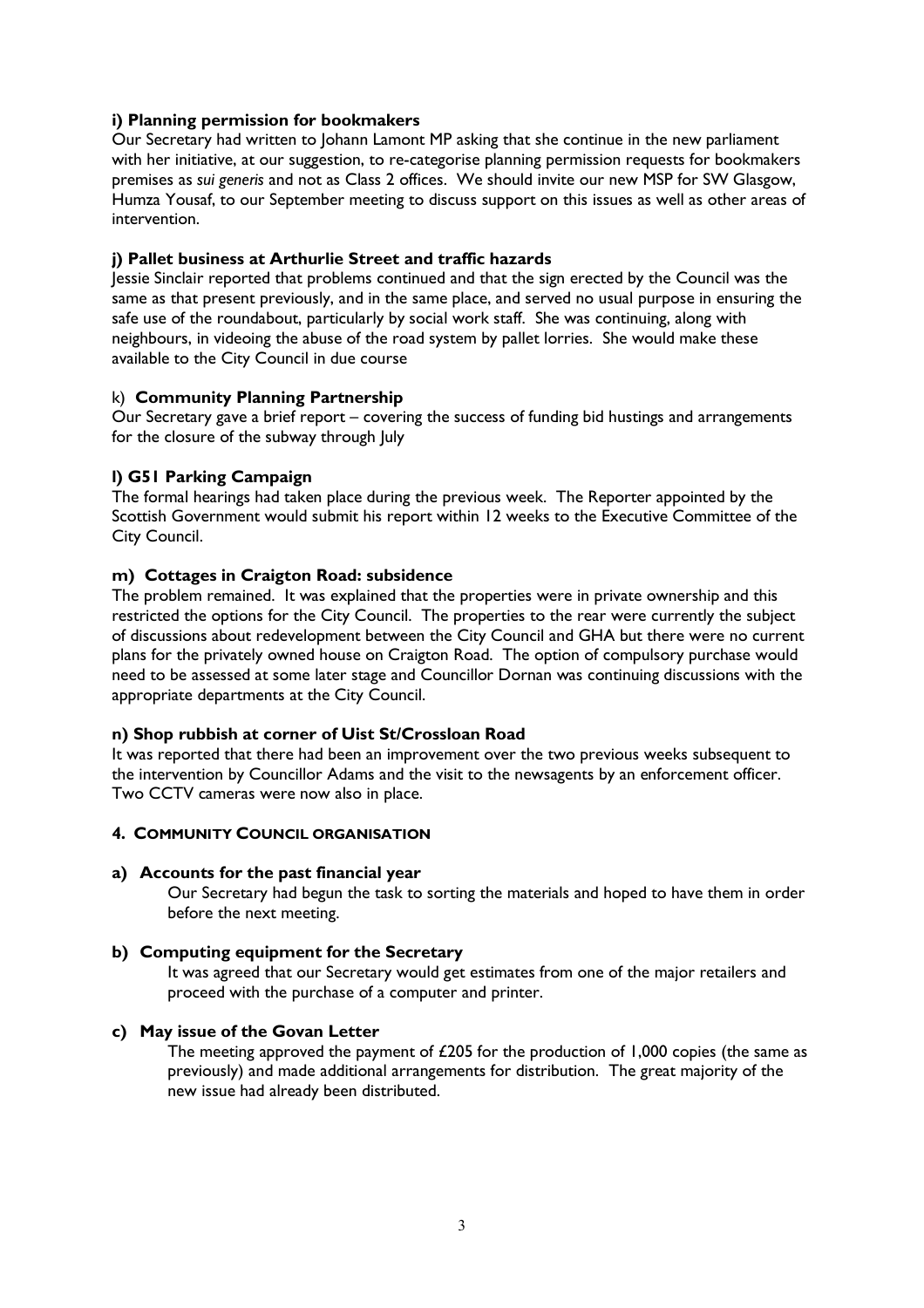### **5. CORRESPONDENCE**

- a) **Lecture Wednesday 29 June 1.30 p.m**.: Lecture at Govan Stones on Glasgow's role in the American Civil War.
- b) **Resurfacing of Harmony Row**: communication from Bailie Thomas reporting that she had secured inclusion in the current LES programme.
- c) **Chris Crichton of Leave Scotland**: query about the holding of hustings on the EU referendum in Govan. It was agreed that there was too little time to organise before 23 June and that other local debates were taking place.

#### **6. PLANNING**

#### **Carpark at 150 Hardgate Road.**

A letter had been received from Montagu Evans, chartered surveyors, on behalf of the operators of the car park, catering for overflow parking from the QE Hospital, indicating that a consultation meeting was being held in the Pearce Institute on Thursday 30 June between 16.00 hours and 19.00. The company wished to appeal the refusal by the City Council of permission to continue.

It was reported by City Councillors that this decision had been taken by council officials on the grounds that the number of additional places would exceed agreed number under road capacity calculations for the hospital. It was agreed to come back to the issue after the consultation meeting.

# **7. COUNCILLOR'S REPORT**

#### **COUNCILLOR KANE**

There would be a talk on 22 June, 7 pm, at the Fairfield Heritage Centre on the 1915 Rent Strike.

#### **BAILIE THOMAS**

#### *Environmental Task Force launch*

She had attended along with our Secretary. Our Secretary reported some scepticism as to how the new taskforce would be any more effective than Clean Glasgow previously. Bailie Thomas indicated that it was in fact different: an umbrella body that sought to bring together all relevant services to focus on the environmental problems of particular areas with as much community involvement as possible.

#### **COUNCILLOR ADAMS**

#### *Proposals for the cooperative management of Elder Park*

Our Secretary had attended the meeting held on Thursday 2 June in the Elder Park Library to discuss new options for the community management of the Park under the terms of the Community Empowerment Act. Only a small number of community representatives had been present (Friends of Elder Park and the Garden project) and she expressed some concern about capacity to carry forward any management project. Councillor Adams explained that the objective was to establish a new cooperative body that would continue with existing council funding but have the legal ability to bid for external funds and lever in support from local organisations and businesses.

Some concerns were expressed that the proposal could lead to the privatisation of sections of the park and its facilities and that funding from the council would be reduced. Councillor Adams argued that the objective was to enhance existing provision in liaison with the City Council. It was agreed to come back to the issue at the next meeting.